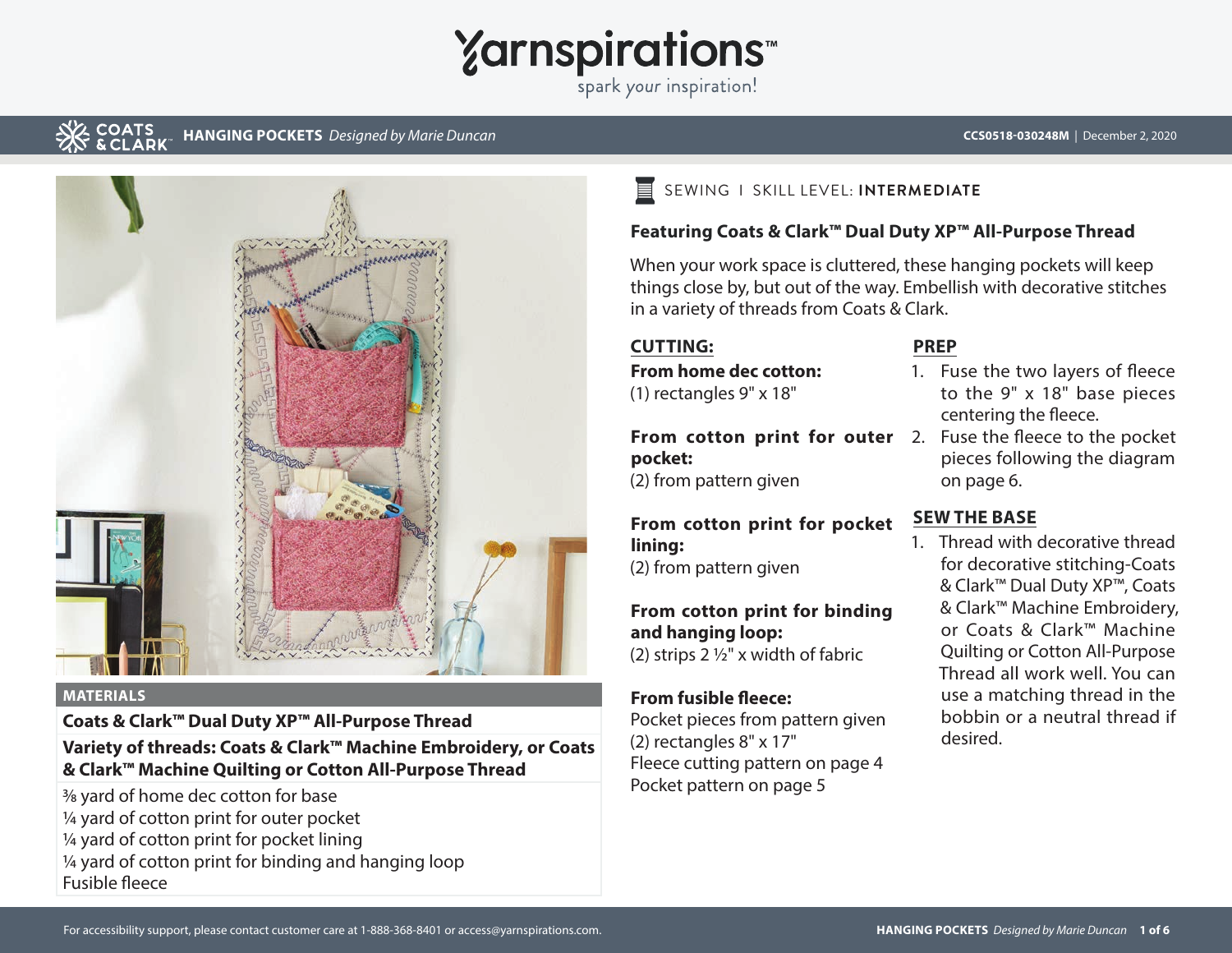

spark your inspiration!

#### **COATS<br>& CLARK HANGING POCKETS** Designed by Marie Duncan **CCS0518-030248M** | December 2, 2020

2. Select your favorite decorative stitches, and stitch randomly over the 9" x 18" fused piece.



- 3. Place the stitched 9" x 18" fused piece wrong sides together with the other 9" x 18" piece.
- 4. Thread with Machine Quilting thread top and bobbin.
- 5. Select straight stitch.
- 6. Stitch randomly through the base. This will secure the layers together, as well as add decorative stitching.



### **MAKE THE POCKETS**

- 1. The illustration on page 6 shows you how to fuse the pieces of fleece onto the pockets. This allows for no fleece in the seam allowance on what will be the top of the pocket (the widest part) and a ¼" area around the sides that will be stitched to the base, without fleece.
- 2. Thread with Coats & Clark™ Dual Duty XP™ All-Purpose Thread top and bobbin.
- 3. Place the fused pocket piece right sides together with the unfused pocket piece. Stitch using a ¼" seam allowance. Leave an opening to turn along the bottom edge.
- 4. Clip the corners, turn and press. Hand stitch the opening closed.
- 5. Thread with Machine Quilting thread top and bobbin,
- 6. You can feel the area where there isn't fleece, which will be the fold line. Stitch along that line on both pockets.
- 7. Add additional rows of quilt stitching if desired about 1" apart. Follow the pattern in the fabric or mark quilting lines.



# **BIND THE BASE**

- 1. Stitch the two 2½" x width of fabric strips end to end.
- 2. Fold in half, lengthwise, wrong sides together and press.
- 3. Stitch around the stitched base, mitering the corners. Bring to the back and stitch the binding in place.



## **STITCH THE POCKETS IN PLACE**

- 1. Pin pockets in place as shown.
- 2. Stitch the bottom of the pockets only.

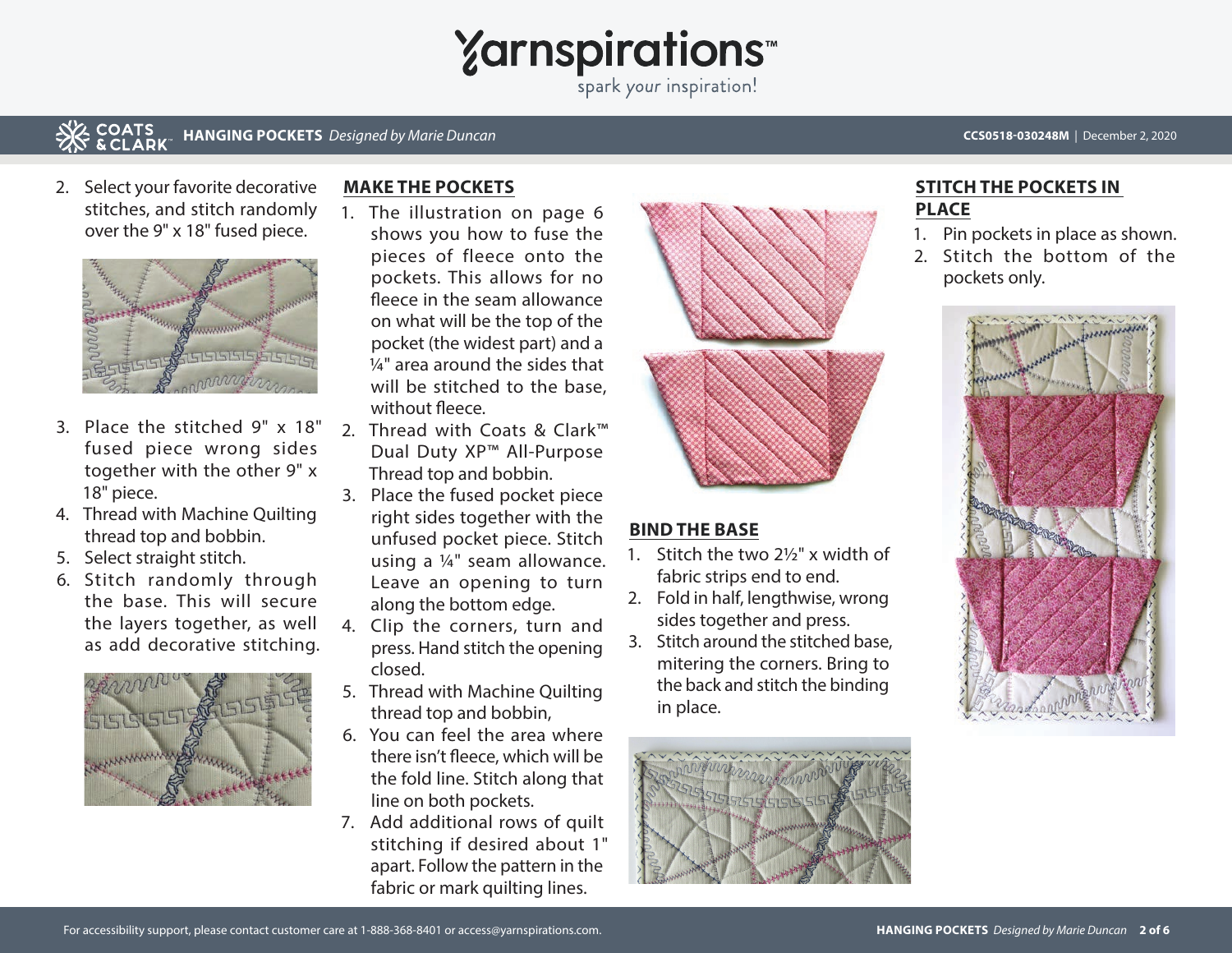# Yarnspirations<sup>\*\*</sup>

#### **COATS<br>& CLARK HANGING POCKETS** Designed by Marie Duncan **CCS0518-030248M** | December 2, 2020

- 3. Pin the sides of the pockets in place as shown.
- 4. Stitch the sides in place.



- 5. Make the hanger: Fold the raw edges of a 6" strip of the leftover binding strip to the center and press. Fold again, creating the hanging strip.
- 6. Fold the raw edges on the ends under and stitch near the edge.
- 7. Fold as shown, and stitch to the top center of your organizer.



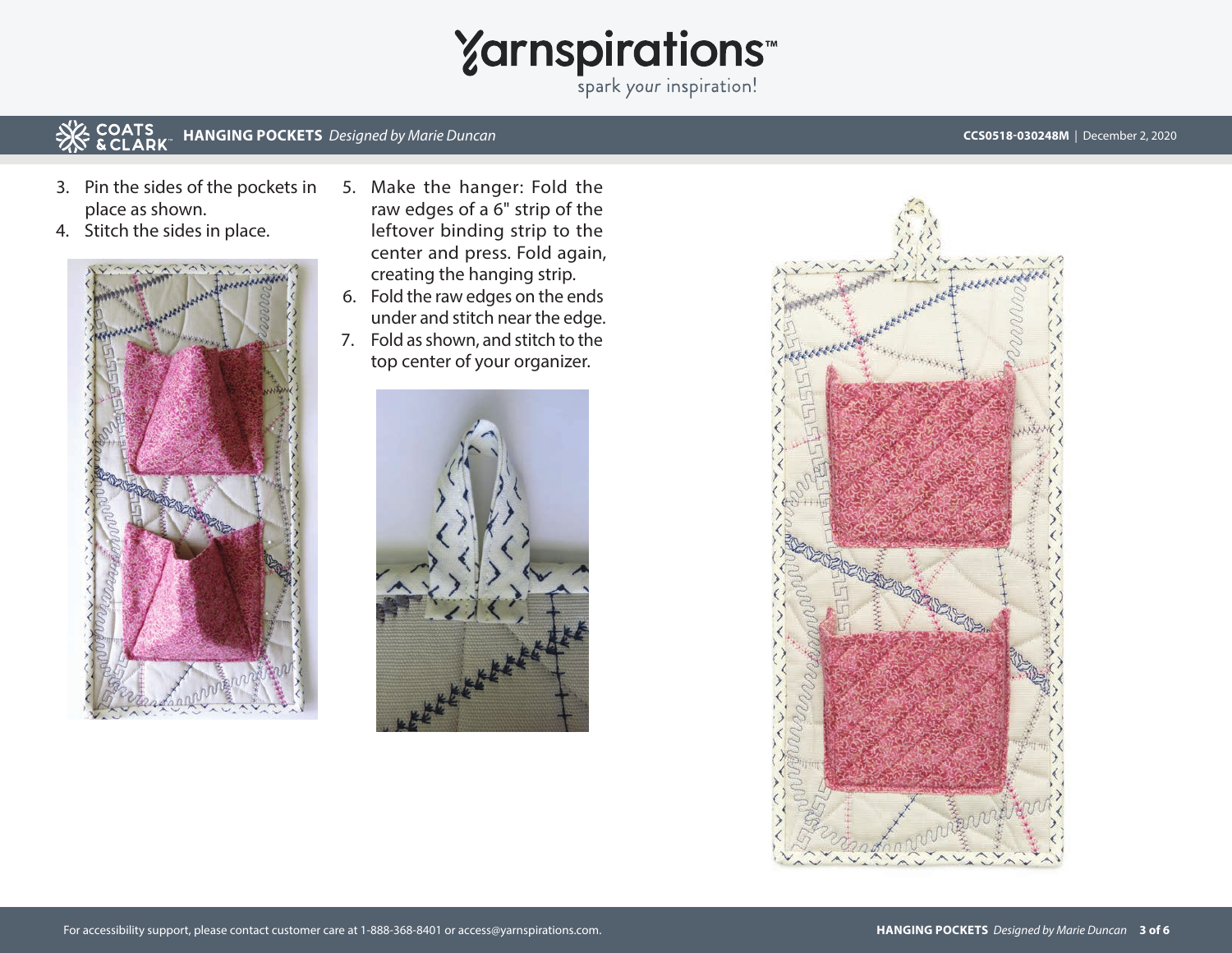





**\*\*\* Measure templates before cutting to confirm printing at 100%\*\*\*** 

Cut four from fusible fleece

**Pattern for Fusible Fleece for Pocket**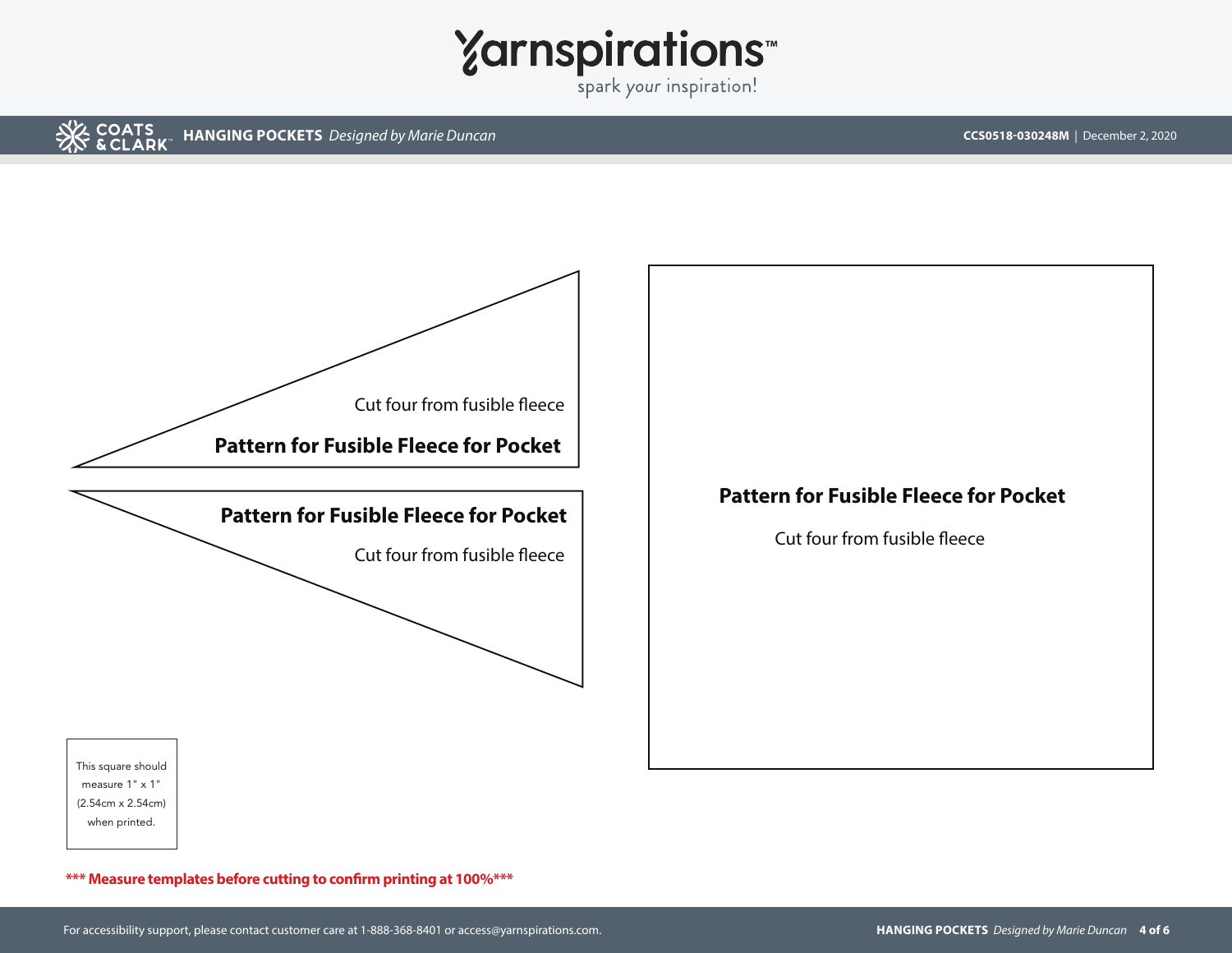

**EX COATS HANGING POCKETS** Designed by Marie Duncan **CCS0518-030248M** | December 2, 2020



**\*\*\* Measure templates before cutting to confirm printing at 100%\*\*\***